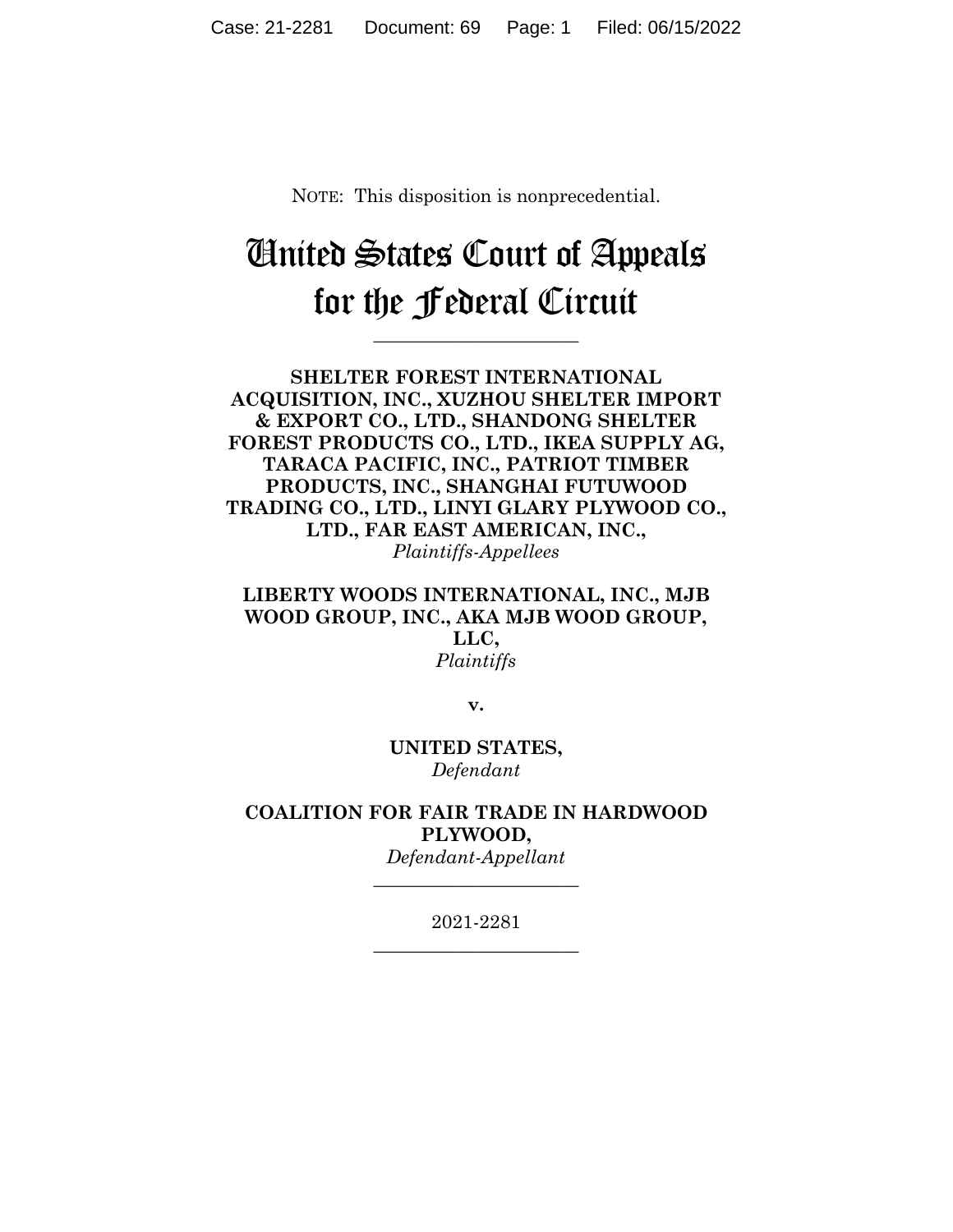Appeal from the United States Court of International Trade in No. 1:19-cv-00212-JAR, Senior Judge Jane A. Restani.

 $\overline{\phantom{a}}$  , where  $\overline{\phantom{a}}$  , where  $\overline{\phantom{a}}$  , where  $\overline{\phantom{a}}$ 

Decided: June 15, 2022  $\overline{\phantom{a}}$  , where  $\overline{\phantom{a}}$  , where  $\overline{\phantom{a}}$  , where  $\overline{\phantom{a}}$ 

JAMES P. DURLING, Curtis, Mallet-Prevost, Colt & Mosle LLP, Washington, DC, argued for plaintiffs-appellees Far East American, Inc., IKEA Supply AG, Linyi Glary Plywood Co., Ltd., Shandong Shelter Forest Products Co., Ltd., Shanghai Futuwood Trading Co., Ltd., Shelter Forest International Acquisition, Inc., Xuzhou Shelter Import & Export Co., Ltd. Shandong Shelter Forest Products Co., Ltd., Shelter Forest International Acquisition, Inc., and Xuzhou Shelter Import & Export Co., Ltd. also represented by JAMES BEATY, DANIEL L. PORTER.

 BRYAN PATRICK CENKO, Mowry & Grimson, PLLC, Washington, DC, argued for plaintiffs-appellees Patriot Timber Products, Inc., Taraca Pacific, Inc. Also represented by JILL CRAMER, JEFFREY S. GRIMSON, WENHUI JI, YIXIN LI, KRISTIN HEIM MOWRY, SARAH WYSS.

 PATRICK D. GILL, Sandler Travis & Rosenberg, P.A., New York, NY, for plaintiff-appellee IKEA Supply AG. Also represented by KRISTEN SUZANNE SMITH, Washington, DC.

 GREGORY S. MENEGAZ, DeKieffer & Horgan, PLLC, Washington, DC, for plaintiffs-appellees Far East American, Inc., Linyi Glary Plywood Co., Ltd., Shanghai Futuwood Trading Co., Ltd. Also represented by JAMES KEVIN HORGAN, ALEXANDRA H. SALZMAN.

 MAUREEN E. THORSON, Wiley Rein LLP, Washington, DC, argued for defendant-appellant. Also represented by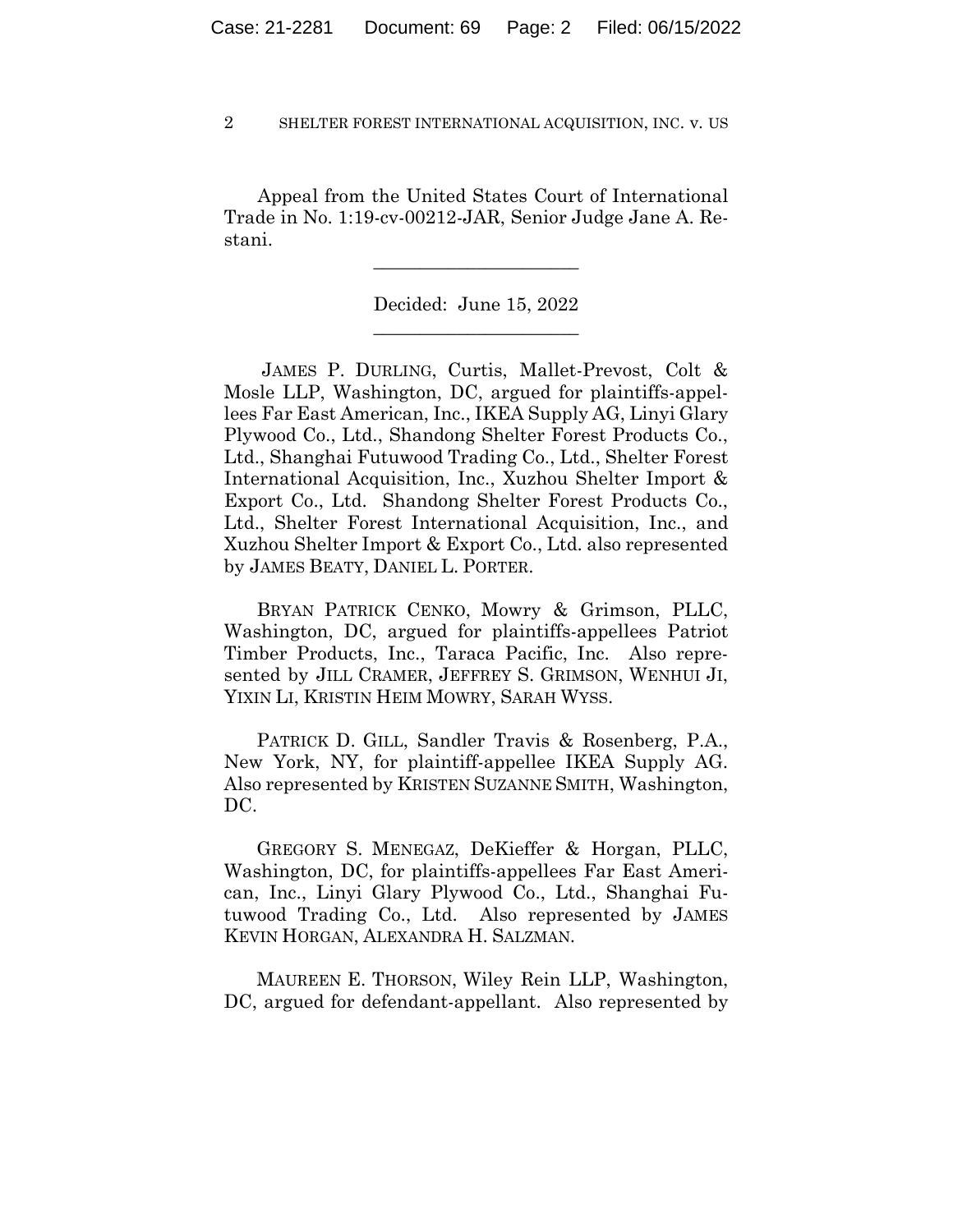TIMOTHY C. BRIGHTBILL, TESSA V. CAPELOTO, ELIZABETH S. LEE, STEPHANIE MANAKER BELL, JOHN ALLEN RIGGINS.

 $\overline{\phantom{a}}$  , where  $\overline{\phantom{a}}$  , where  $\overline{\phantom{a}}$  , where  $\overline{\phantom{a}}$ 

Before TARANTO, CLEVENGER, and CHEN, *Circuit Judges*.

## CLEVENGER, *Circuit Judge*.

Appellant Coalition for Fair Trade in Hardwood Plywood (the "Coalition") appeals the final decision of the United States Court of International Trade ("CIT") affirming the May 10, 2021 remand determination of the United States Department of Commerce ("Commerce"). *See Shelter Forest Int'l Acquisition, Inc. v. United States*, No. 19-00212, 2021 WL 3082407, at \*7 (Ct. Int'l Trade July 21, 2021) ("*Shelter Forest II*"). In its remand determination, Commerce found that certain hardwood plywood merchandise ("inquiry merchandise"1) was commercially available prior to December 8, 2016 and therefore did not constitute laterdeveloped merchandise that circumvented Commerce's January 2018 antidumping and countervailing duty orders on certain hardwood plywood products from China ("Orders"). *See id.* at \*3. This outcome differed from that of

<sup>1 &</sup>quot;Inquiry merchandise" is defined as certain plywood (1) "with face and back veneers made of radiata and/or agathis pine," that (2) "[h]as a Toxic Substances Control Act (TSCA) or California Air Resources Board (CARB) label certifying that it is compliant with TSCA/CARB requirements," and (3) "is made with a resin, the majority of which is comprised of one or more of the following three product types—urea formaldehyde, polyvinyl acetate, and/or soy." *Shelter Forest II*, 2021 WL 3082407, at \*2. The resin is used to glue, or otherwise bond, the veneers to the core of the plywood. *See id.* at \*1. The parties used the term "resin" and "glue" interchangeably in their briefing, as well as in the proceedings below, and we do the same in this opinion.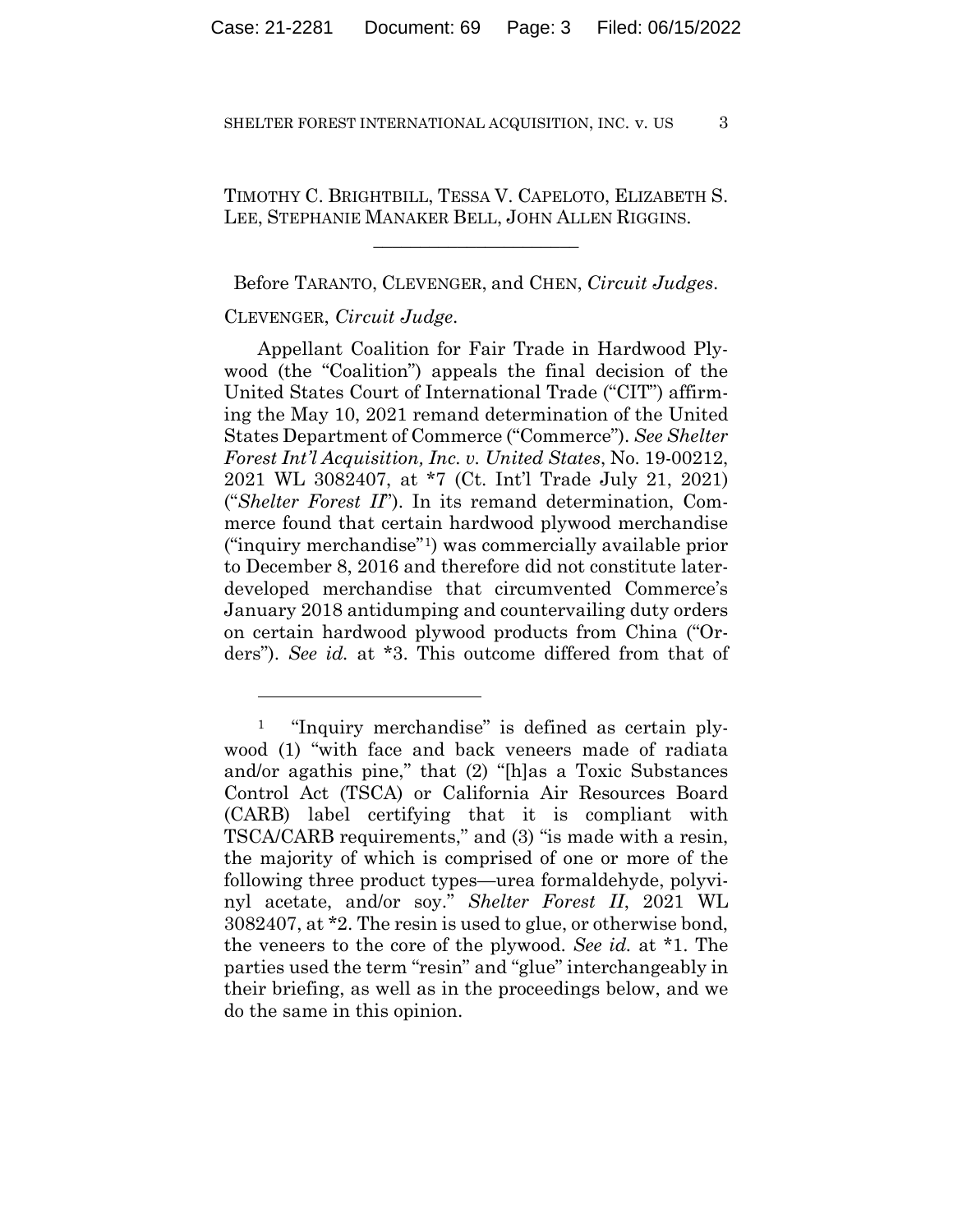Commerce's original November 2019 determination, in which it found that the inquiry merchandise was *not* commercially available prior to December 8, 2016 and therefore did constitute later-developed merchandise circumventing the Orders. *See Shelter Forest Int'l Acquisition, Inc. v. United States*, 497 F. Supp. 3d 1388, 1392 (Ct. Int'l Trade 2021) ("*Shelter Forest I*"). Commerce's change in position arose from the CIT's decision in *Shelter Forest I*, which (among other things) required Commerce to consider information that it had previously declined to review. *See Shelter Forest II*, 2021 WL 3082407, at \*2–3. Based on that information, as well as additional information solicited during the remand proceeding, Commerce reached its negative anticircumvention determination. *Id.* The CIT sustained this determination in *Shelter Forest II*, finding that it was supported by substantial evidence and in accordance with the law. *Id.* at \*3. For the reasons stated below, we *affirm*.

#### **BACKGROUND**

## I

Commerce initiated the underlying antidumping and countervailing duty investigations on December 8, 2016. Following issuance of the Orders in January 2018, the Coalition requested, and Commerce initiated, an anticircumvention inquiry to determine whether the inquiry merchandise sold by foreign exporters constituted later-developed merchandise that circumvented the Orders. 19 U.S.C. § 1677j(d); 19 C.F.R. § 351.225(i); *Shelter Forest II*, 2021 WL 3082407, at \*2.

As part of the anticircumvention inquiry, Commerce identified 43 Chinese exporters of inquiry merchandise. *Shelter Forest I*, 497 F. Supp. 3d at 1394. In November 2018, it limited individual examination to the three Chinese exporters of inquiry merchandise who accounted for the largest exports by volume. *Id.* Commerce did not select appellees Shelter Forest International Acquisition Inc. *et*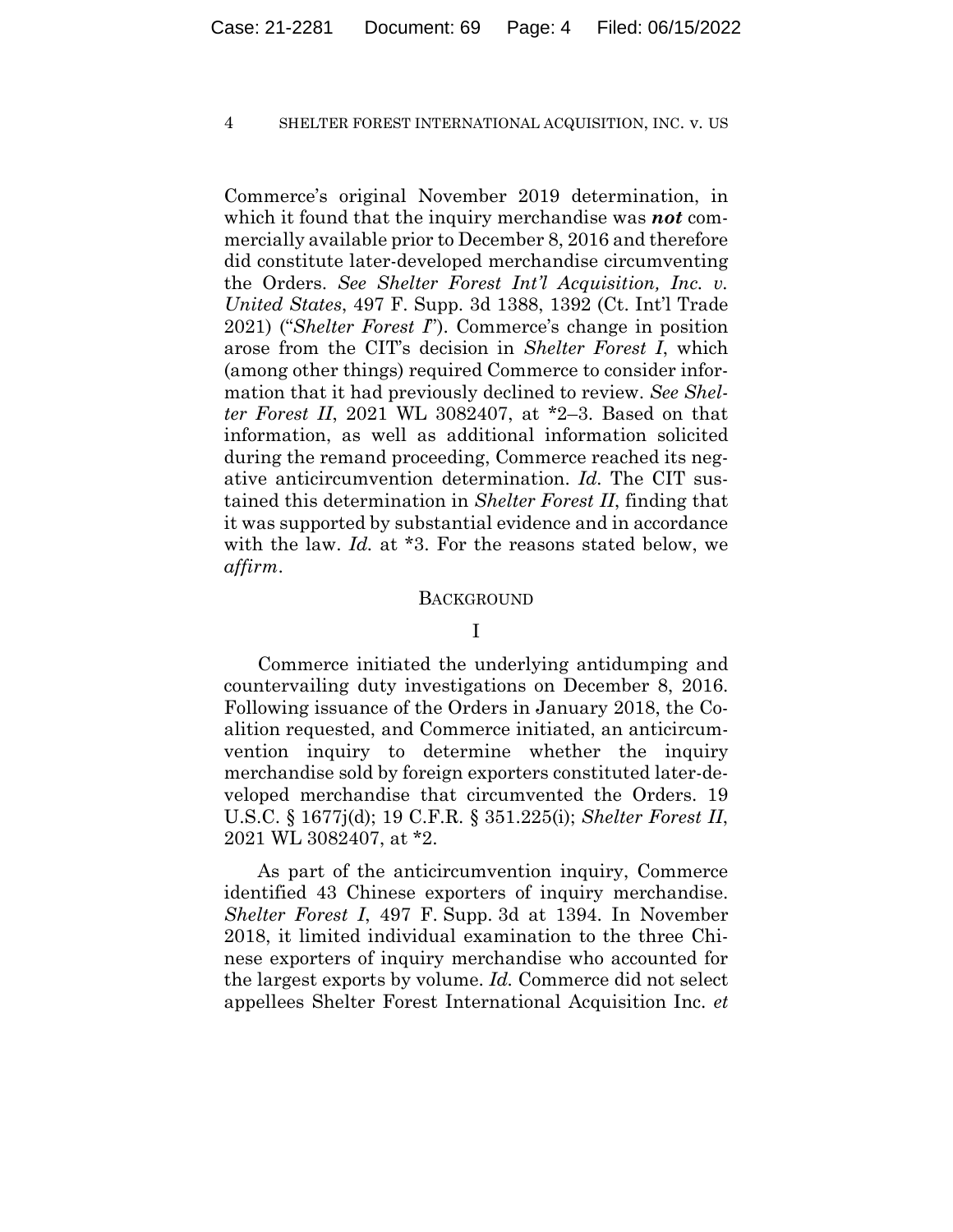*al.* ("Shelter Forest") as one of the mandatory respondents. *Id.* Shelter Forest, however, had previously participated in the proceeding, first through its July 16, 2018 comment in opposition to the Coalition's request for an anticircumvention inquiry ("July 16, 2018 Opposition") and its October 11, 2018 response to Commerce's quantity and valuation questionnaire ("October 11, 2018 Q&V Response"). *See id.*  at 1393 & n.5; *see also* Joint Appendix ("J.A.") 865–1545; J.A. 1888–3468.

On November 9, 2018, Commerce issued an identical initial inquiry questionnaire to each of the three mandatory respondents. *Shelter Forest I*, 497 F. Supp. 3d at 1394. In its initial questionnaire, Commerce requested that the mandatory respondents provide a description of "the precise resin composition of the resin used in the production of inquiry merchandise" and an explanation of how that resin composition was developed. J.A. 3497; J.A. 3544; J.A. 3591. Each mandatory respondent provided a high-level summary of the composition of its resin, but none of the responses included a percentage breakdown of the resin components or any citation or reference to supporting documentation. J.A. 3639; J.A. 3800; J.A. 4042. No other party submitted a response to the initial questionnaire. *See Shelter Forest I*, 497 F. Supp. 3d at 1394, 1401.

Commerce then issued separate supplemental questionnaires to the three mandatory respondents on December 19, 2018. Commerce specifically directed two of the mandatory respondents to "identify the percentage of each component listed used to formulate the glue" and provide supporting documentation. J.A. 4236; J.A. 4245–46. In their respective February 12, 2019 responses, the two mandatory respondents provided the percentage breakdown of the resin components, but their supporting documentation only identified their respective resins as being a urea-formaldehyde glue and did not mention any of the other components, let alone the specific percentages of each. *See* J.A. 4271, 4355–62; J.A. 4005–16; J.A. 4457–58.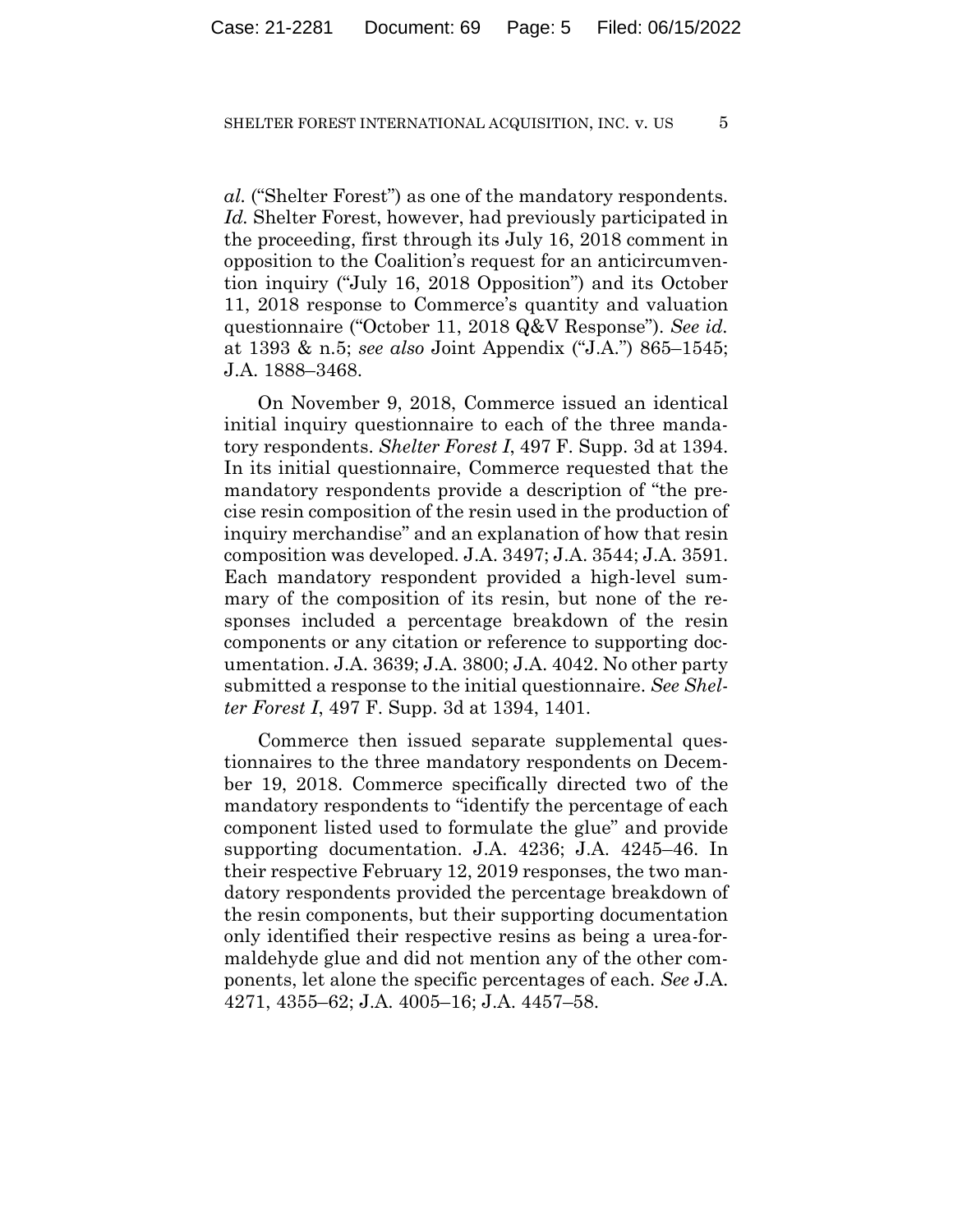Even though it was not selected as a mandatory respondent, Shelter Forest voluntarily elected to respond to some of the questions raised in Commerce's supplemental questionnaires ("February 12, 2019 Partial Response").2 *Shelter Forest I*, 497 F. Supp. 3d at 1394. In its February 12, 2019 Partial Response, Shelter Forest acknowledged that Commerce requested from two of the mandatory respondents "additional explanation on the composition of the resin used" in the inquiry merchandise. J.A. 4610. Shelter Forest did not submit new materials, but instead directed Commerce to materials, including employee declarations, it had previously submitted regarding the composition of its eZero (also referred to as "E0") glue and the use of eZero glue in the inquiry merchandise. *See* J.A. 4602–04, 4606, 4609–11; *see also, e.g.*, J.A. 895–908, 925– 26, 938–39, 941, 1484 (materials submitted in Shelter Forest's July 16, 2018 Opposition); J.A. 1898–99, 1903–904, 1906–13, 1915–16 (materials submitted in Shelter Forest's October 11, 2018 Q&V Response). Those materials, according to Shelter Forest, demonstrated that the radiata pine, CARB-certified plywood merchandise sold by Shelter Forest prior to December 8, 2016 "was made with a resin the majority of which was urea formaldehyde." J.A. 4610.

On June 4, 2019, Commerce notified the parties of its preliminary finding that the inquiry merchandise constitutes later-developed merchandise circumventing the Orders. *Shelter Forest I*, 497 F. Supp. 3d at 1394. Relevant to this appeal, Commerce noted that it was unable to determine that the radiata pine, CARB-certified plywood merchandise sold by Shelter Forest prior to December 8, 2016

<sup>2</sup> As Shelter Forest did not respond to the initial questionnaire, the February 12, 2019 Partial Response was Shelter Forest's first questionnaire response after Commerce identified the mandatory respondents in November 2018. *See Shelter Forest I*, 497 F. Supp. 3d at 1394*.*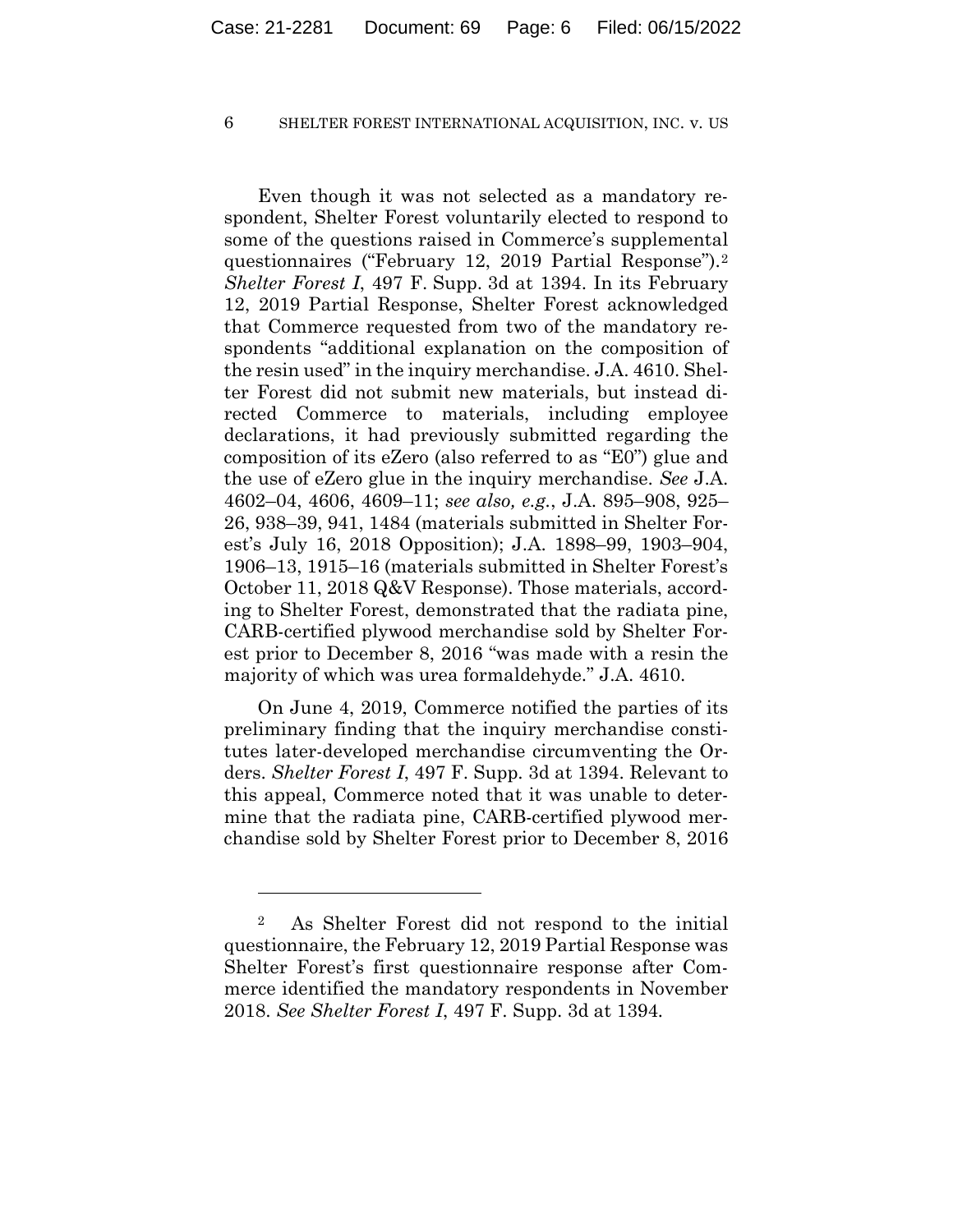used a majority urea-formaldehyde resin, as Shelter Forest claimed. *See* Preliminary Decision Memorandum, Anti-Circumvention Inquiry on the Antidumping and Countervailing Duty Orders on Certain Hardwood Plywood Products from the People's Republic of China, Case Nos. A-570-051, C-570-052 (Dep't Commerce June 4, 2019) ("PDM"), at 16– 17. Specifically, Commerce asserted, "Shelter Forest did not provide any documentation to support its assertion that 'eZero . . . is a glue made from a urea formaldehyde base.'" *Id.* at 17. Commerce had not requested additional documentation from Shelter Forest, let alone notified Shelter Forest of any deficiency in its submissions, prior to issuing the PDM.

On July 3, 2019, in response to Commerce's preliminary determination, Shelter Forest submitted additional information regarding the composition of its resin. *Shelter Forest I*, 497 F. Supp. 3d at 1394–95; *see also* J.A. 5718– 817. Commerce rejected this submission as untimely new factual information, but invited Shelter Forest to formally "request Commerce solicit such information in accordance with 19 CFR 351.301(a)" by July 16, 2019. J.A. 4926. Shelter Forest made that request within the stated deadline, but Commerce nonetheless declined it. *Shelter Forest I*, 497 F. Supp. 3d at 1395; *see also* J.A. 4929–33; J.A. 4935–37. After receiving case briefs and rebuttal briefs from the parties, Commerce then issued its final affirmative determination on November 22, 2019 confirming its preliminary finding. *Shelter Forest I*, 497 F. Supp. 3d at 1395. In the accompanying Issues and Decisions Memorandum, Commerce concluded that Shelter Forest's glue did not meet the third criteria for inquiry merchandise because the employee declarations described the glue as being made from an "urea formaldehyde base" instead of a "majority" of urea formaldehyde. Issues and Decision Memorandum for the Final Determination, Anti-Circumvention Inquiry on the Antidumping and Countervailing Duty Orders on Certain Hardwood Plywood Products from the People's Republic of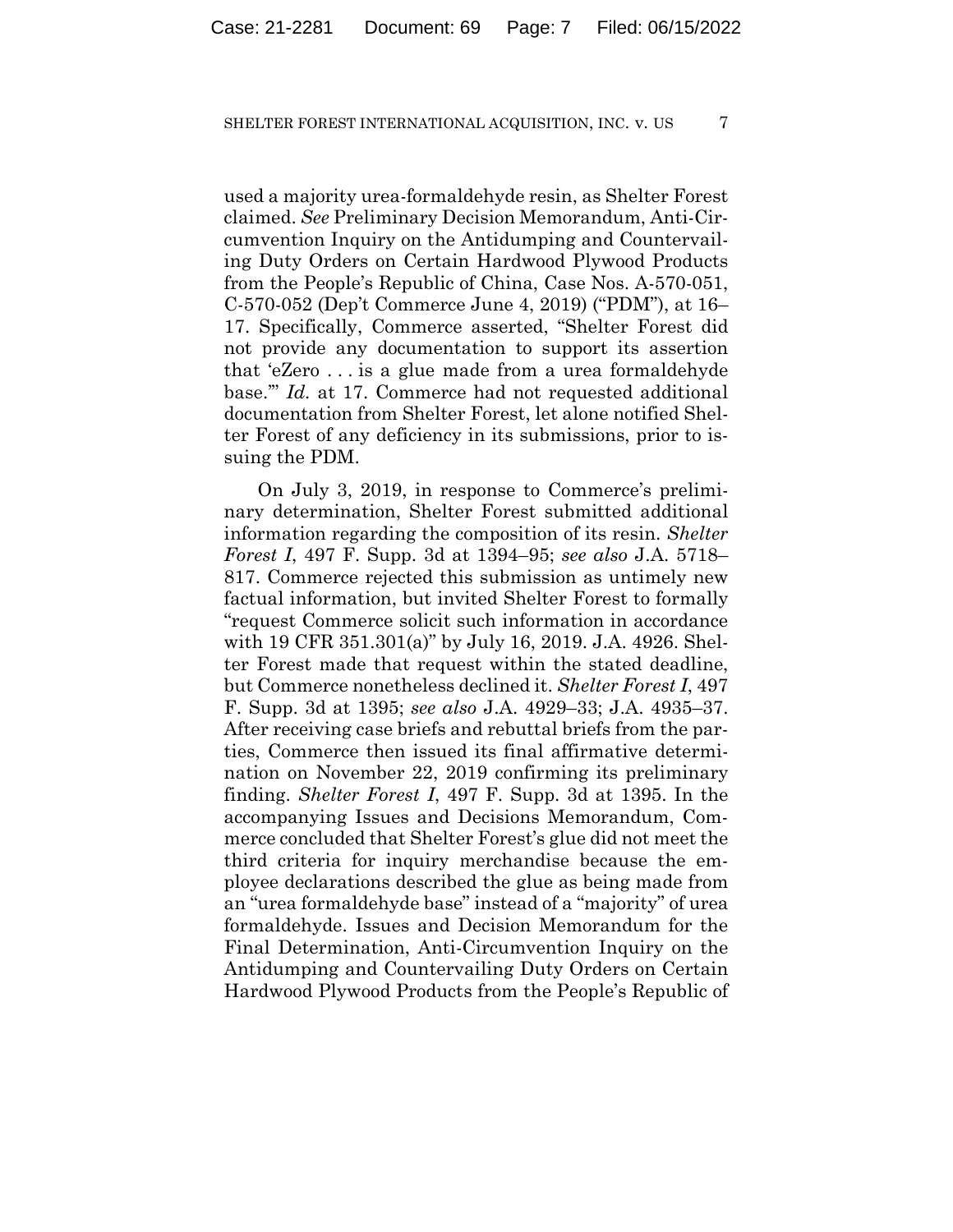China, Case Nos. A-570-051, C-570-052 (Dep't Commerce Nov. 22, 2019) ("IDM"), at 24. Commerce also faulted Shelter Forest for not "identify[ing] the exact composition of its E0 glue," *id.*, even though Commerce had never requested such information from Shelter Forest and refused to accept that information when Shelter Forest attempted to provide it. *See* J.A. 4935–37.

## II

Shelter Forest, Shanghai Futuwood Trading Co., Ltd. ("Futuwood"), IKEA Supply AG. *et al.* ("IKEA"), and Taraca Pacific Inc. *et al.* ("Taraca Pacific") subsequently filed suit in the CIT challenging Commerce's final determination. *Shelter Forest I*, 497 F. Supp. 3d at 1392, 1395. Relevant to this appeal, the CIT concluded that substantial evidence did not support Commerce's determination that no respondent met the glue criteria for inquiry merchandise, given the declarations Shelter Forest submitted as well as Commerce's failure to seek or review supplemental information from Shelter Forest. *Id.* at 1397–98. The CIT additionally concluded that "Commerce abused its discretion by rejecting Shelter Forest's submission as untimely when it had not provided notice to Shelter Forest regarding any deficiencies [in Shelter Forest's previous submissions], as required by 19 U.S.C. § 1677m(d)."3 *Id.* at 1400. Any

<sup>3</sup> The statute states, in relevant part: "If the administering authority or the Commission determines that a response to a request for information under this subtitle does not comply with the request, the administering authority or the Commission (as the case may be) shall promptly inform the person submitting the response of the nature of the deficiency and shall, to the extent practicable, provide that person with an opportunity to remedy or explain the deficiency in light of the time limits established for the completion of investigations or reviews under this subtitle." 19 U.S.C. § 1677m(d).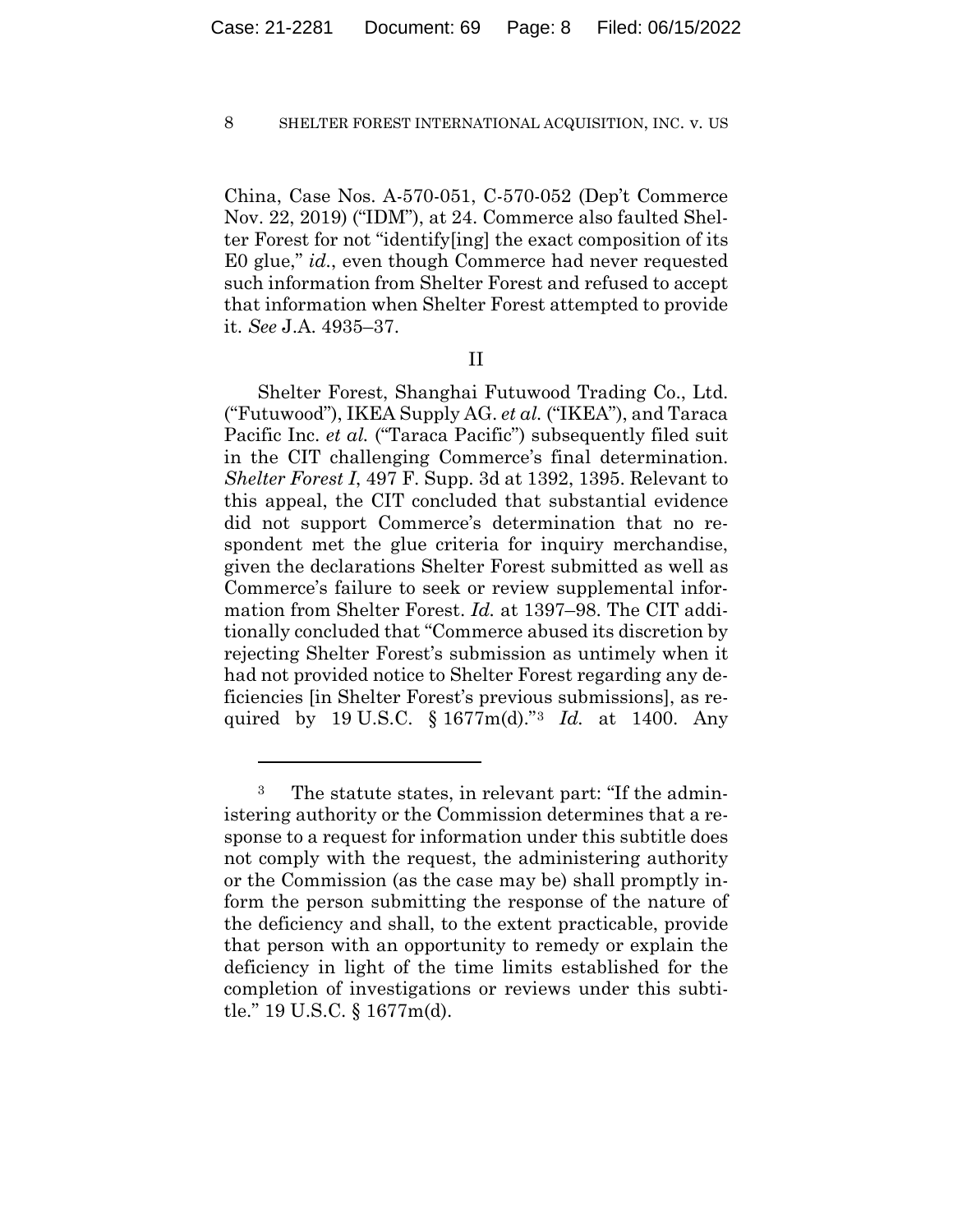tardiness on the part of Shelter Forest, the CIT explained, "resulted from Commerce's failure to notify Shelter Forest of any deficiencies in its submissions until Commerce released its [PDM]." *Id.* at 1401. Accordingly, the CIT ordered Commerce to consider on remand Shelter Forest's July 3, 2019 submission and, as prescribed by 19 U.S.C. § 1677m(d), to notify Shelter Forest of any deficiencies and provide it with an opportunity to correct or explain such deficiencies. *Id.* at 1402.

## III

On remand, Commerce concluded that Shelter Forest's inquiry merchandise did not constitute later-developed merchandise that circumvented the Orders. *Shelter Forest II*, 2021 WL 3082407, at \*3; *see also* Final Results of Redetermination Pursuant to Court Remand, Anti-Circumvention Inquiry on the Antidumping and Countervailing Duty Orders on Certain Hardwood Plywood Products from the People's Republic of China, Case Nos. A-570-051, C-570- 052 (Dep't Commerce May 10, 2021) ("Final Remand Determination") at 9–10, 23, 31. Commerce reached this determination after reviewing Shelter Forest's July 3, 2019 submission and additional materials it solicited from Shelter Forest via a supplemental questionnaire. *See Shelter Forest II*, 2021 WL 3082407, at \*3–4. In total, these materials included details regarding the composition of Shelter Forest's eZero glue and the later addition of melamine for purposes of waterproofing, as well as relevant production and sales documentation linking the use of the melaminefortified eZero glue to the radiata pine, CARB-certified plywood Shelter Forest sold prior to December 8, 2016. *Id.* at \*3–4; *see also* Final Remand Determination at 11–14, 25– 26. Commerce also engaged extensively with the criticisms raised by the Coalition regarding the sufficiency of and alleged inconsistencies in Shelter Forest's documentation. Final Remand Determination at 20–30. None of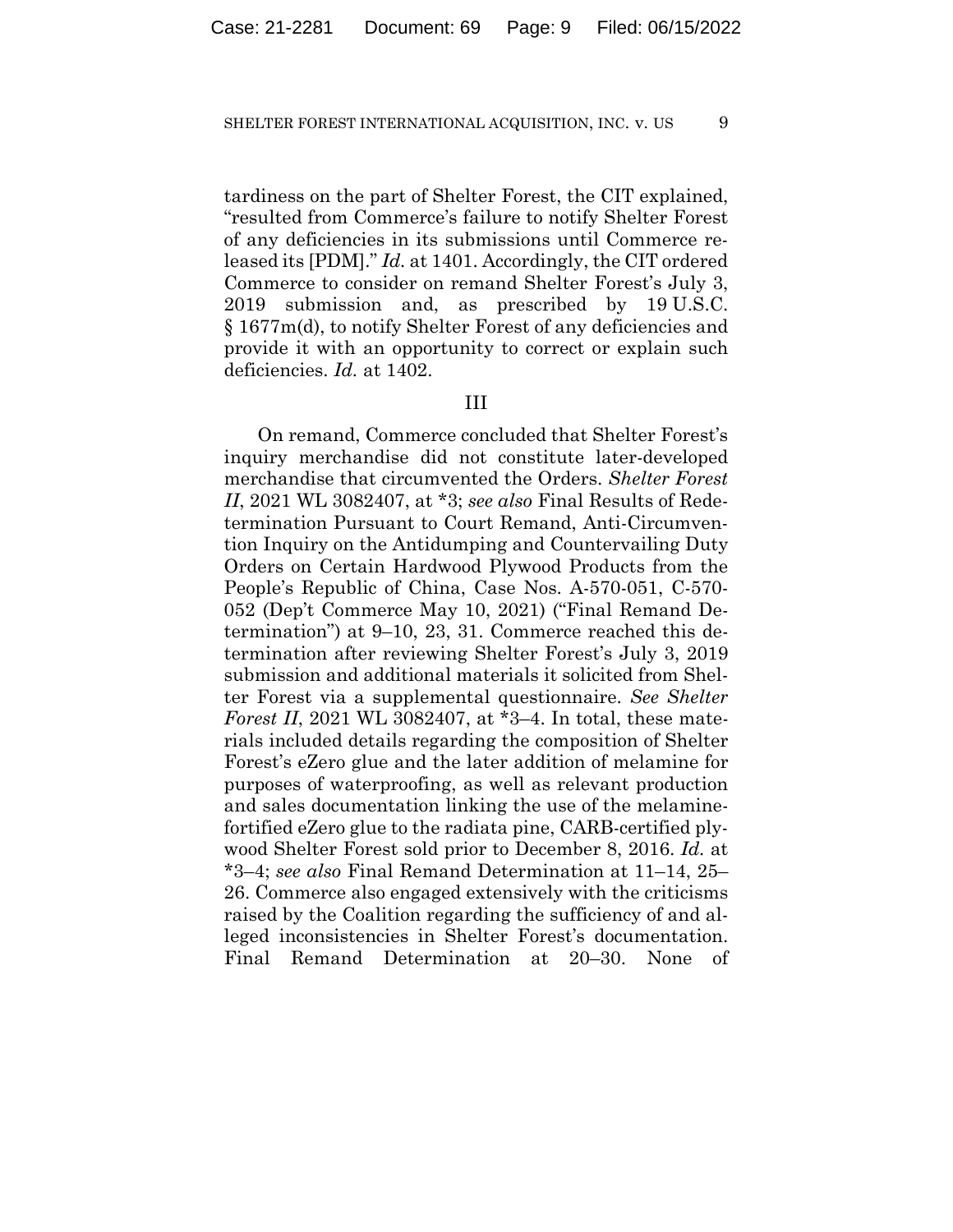Commerce's factual findings or subsequent negative remand determination were made under protest.4

## IV

The Coalition then filed suit before the CIT, arguing that Commerce's remand determination is unsupported by substantial evidence. *Shelter Forest II*, 2021 WL 3082407, at \*3. The Coalition further argued that Commerce's remand determination is not in accordance with the law, given that it found Shelter Forest's merchandise to be commercially available prior to December 8, 2016 despite Shelter Forest's position that the melamine fortification of its eZero glue was a trade secret at the time. *Id.*

The CIT disagreed, finding that the evidence supported both Commerce's conclusion that Shelter Forest's merchandise met the resin requirement for inquiry merchandise and Commerce's reliance on Shelter Forest's explanation as to why the eZero glue recipe did not include melamine as an ingredient. *Id.* at \*4–5. The CIT further determined that Commerce appropriately used production and sales documentation to link use of the eZero glue to specific radiata pine, CARB-certified plywood sales made prior to December 8, 2016. *Id.* at \*5. Like Commerce, the CIT rejected the Coalition's criticisms regarding the alleged inconsistencies in Shelter Forest's documentation,

<sup>4</sup> Generally speaking, Commerce will reach a remand determination under protest "where the CIT remands with instructions that dictate a certain outcome that is contrary to how Commerce would otherwise find." *Meridian Prods. v. United States*, 890 F.3d 1272, 1276 n.3 (Fed. Cir. 2018); *see also Viraj Grp., Ltd. v. United States*, 343 F.3d 1371, 1376–77 (Fed. Cir. 2003) (explaining that Commerce may "adopt[ ] under protest a contrary position forced upon it by the [CIT]" and subsequently appeal that position to this court).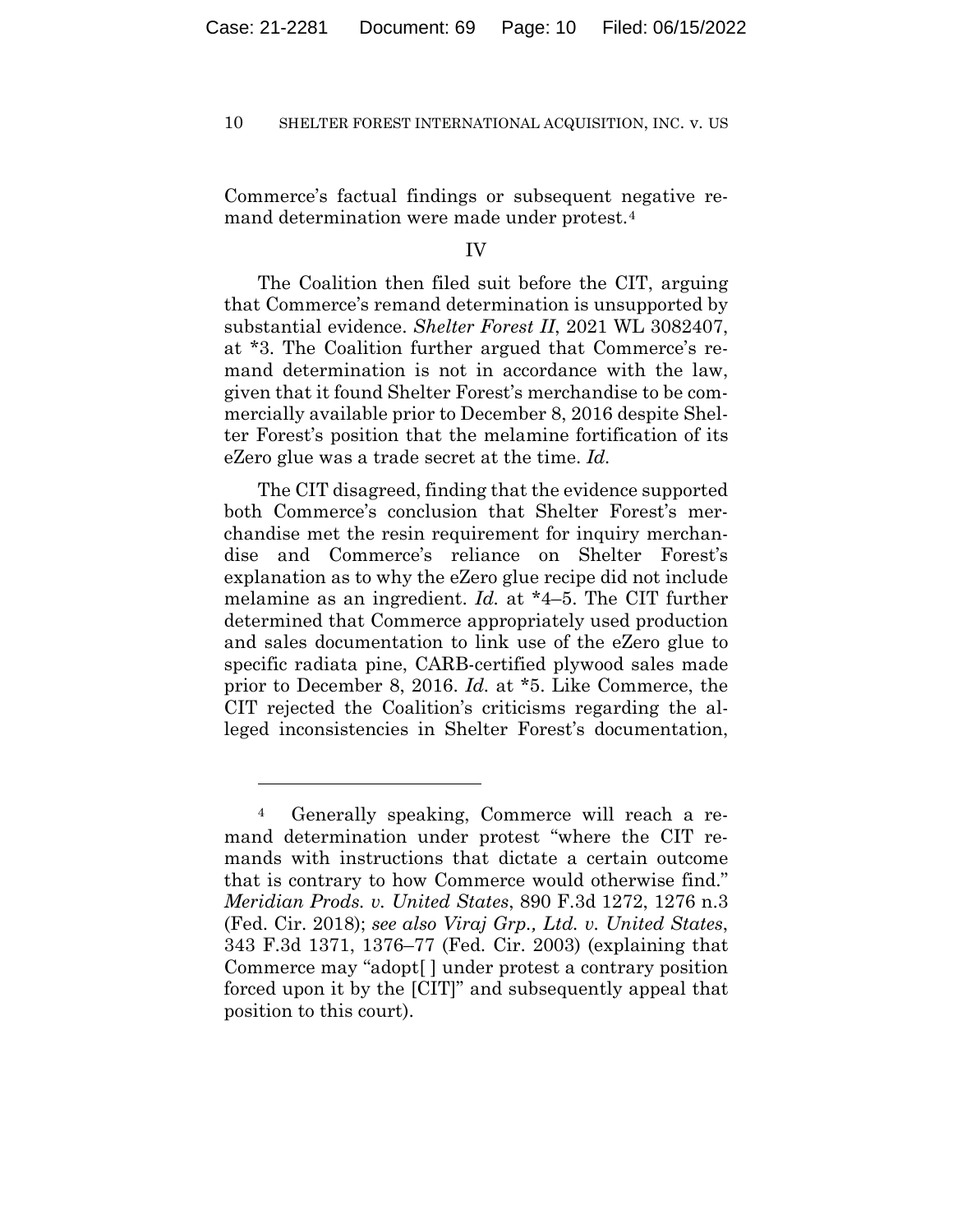noting that those criticisms "do not undermine the reasonableness of Commerce's factual findings, which are supported by ample evidence on the record." *Id.* at \*6. Finally, the CIT held that Commerce's determination was in accordance with the law, as "[n]othing of record indicates that melamine is essential to the pertinent inquiry" and thus melamine's "addition in the production process is not required to be public knowledge for the merchandise to be found to be commercially available." *Id.* at \*7.

The Coalition appeals,<sup>5</sup> arguing that Commerce properly exercised its discretion in rejecting Shelter Forest's July 3, 2019 submission as untimely and did not violate its duty under 19 U.S.C. § 1677m(d). *See* Appellant's Br. at 13–14, 22–23. The Coalition further argues that Commerce's remand determination is "inadequately explained, unsupported by substantial record evidence, and otherwise unreasonable." *Id.* at 26. We have jurisdiction over the CIT's final decision in this case pursuant to 28 U.S.C. § 1295(a)(5).

## **DISCUSSION**

We review Commerce's determinations using the same standard of review as the CIT, meaning we uphold those determinations if they are supported by substantial evidence and otherwise in accordance with the law. 19 U.S.C. § 1516a(b)(1)(B)(i); *SolarWorld Ams., Inc. v. United States*, 910 F.3d 1216, 1222 (Fed. Cir. 2018) (citing *Downhole Pipe & Equip., L.P. v. United States*, 776 F.3d 1369, 1373 (Fed. Cir. 2015)). "Substantial evidence is defined as 'more than a mere scintilla,' as well as evidence that a 'reasonable mind might accept as adequate to support a conclusion.'" *Downhole Pipe*, 776 F.3d at 1374 (quoting *Consol. Edison* 

<sup>&</sup>lt;sup>5</sup> The government did not participate in this appeal. *See* Letter from United States re: Non-Participation in Appeal, Docket No. 2.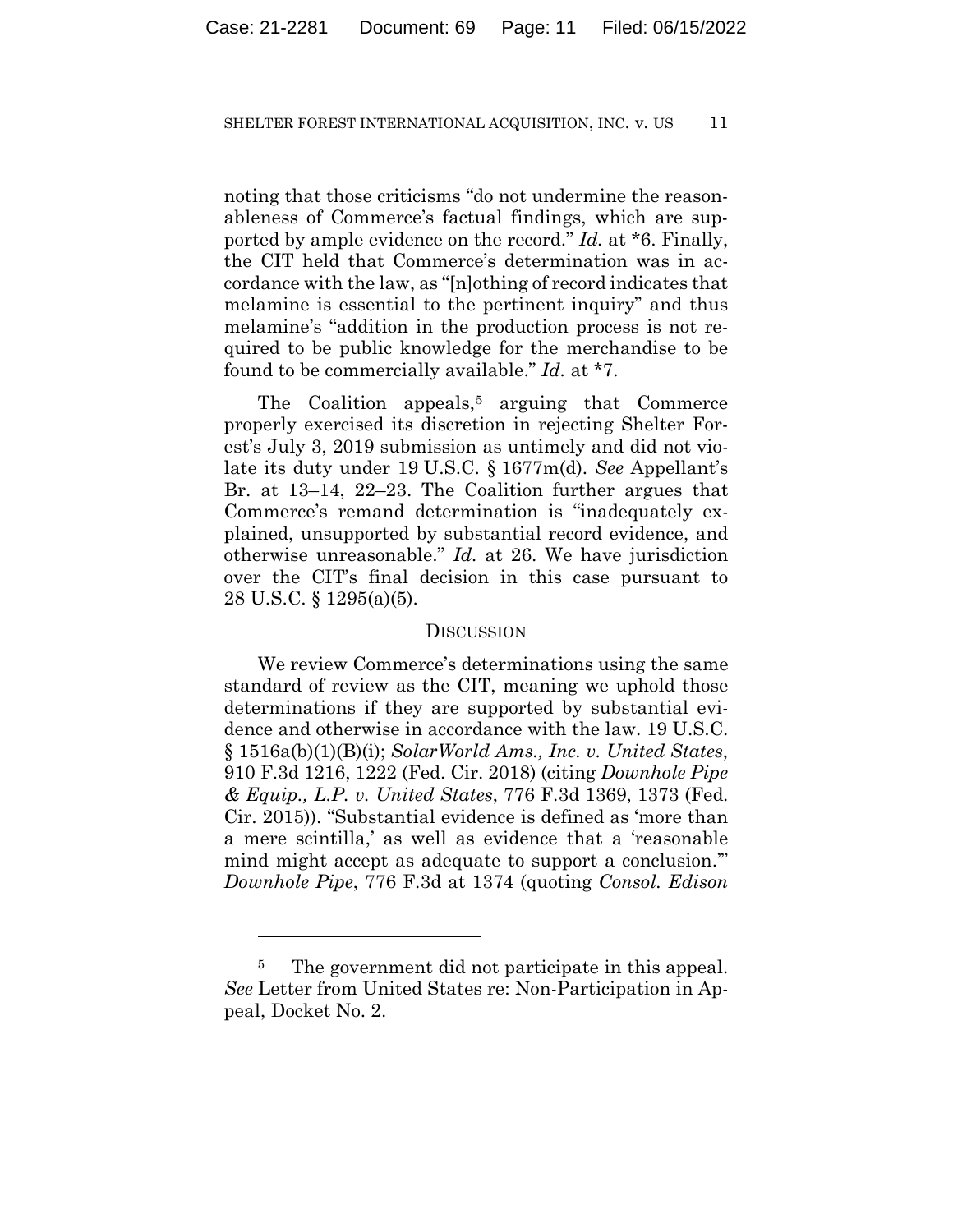*Co. of N.Y. v. NLRB*, 305 U.S. 197, 229 (1938)). In reviewing for substantial evidence, "[w]e look to 'the record as a whole, including evidence that supports as well as evidence that fairly detracts from the substantiality of the evidence.'" *SolarWorld*, 910 F.3d at 1222 (quoting *Zhejiang DunAn Hetian Metal Co. v. United States*, 652 F.3d 1333, 1340 (Fed. Cir. 2011)). "Although we review the CIT's decision de novo, 'we give great weight' to the CIT's 'informed opinion,' which 'is nearly always the starting point of our analysis.'" *Canadian Solar, Inc. v. United States*, 23 F.4th 1372, 1378 (Fed. Cir. 2022) (quoting *Nan Ya Plastics Corp. v. United States*, 810 F.3d 1333, 1341 (Fed. Cir. 2016)).

I

We conclude that Commerce abused its discretion in the original proceeding by failing, as required by 19 U.S.C. § 1677m(d), to notify Shelter Forest of any deficiency in its February 12, 2019 Partial Response and to provide Shelter Forest with an opportunity to remedy or explain such deficiency.

There does not appear to be any dispute that the statutory notice requirement applies equally to both mandatory and voluntary respondents. The text of § 1677m as a whole supports this reading. *Compare* 19 U.S.C. § 1677m(a) (discussing treatment of voluntary responses from exporters or producers not initially selected for individual examination in proceedings where Commerce has limited the number of exporters and producers to be examined), *with id.* § 1677m(d) (referring generally to "response[s] to a request for information" without distinguishing between mandatory and voluntary responses). Indeed, the Coalition acknowledged during oral argument that its position "has never been that [section] 1677m(d) can't apply to a voluntary respondent." *See* Oral Argument at 8:51–58; *see also id.* at 9:30–42 (noting belief that a voluntary respondent is generally "grandfathered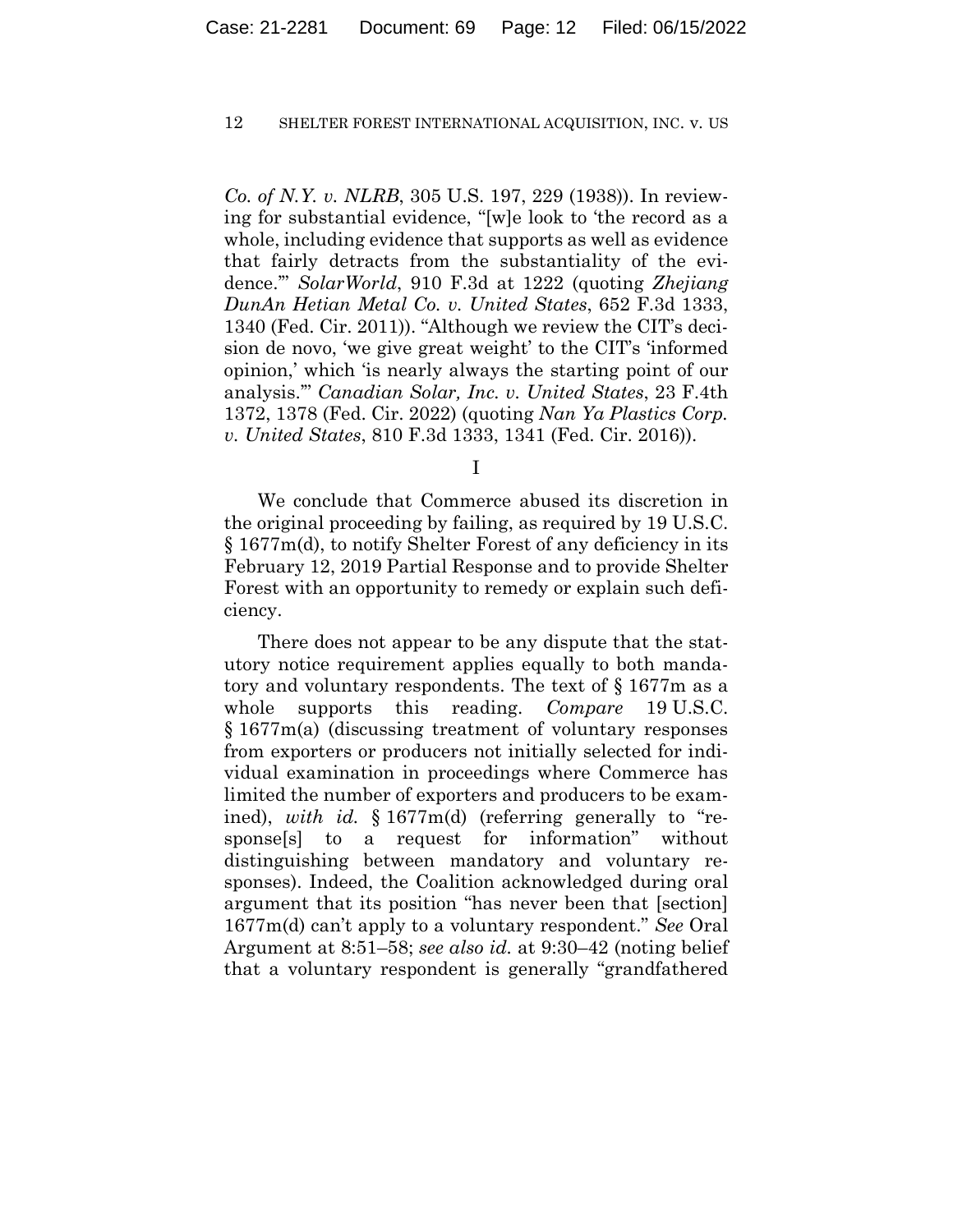in[to section] 1677m(d)" by responding to questionnaires from Commerce "as they come along").

The Coalition's contention that § 1677m(d) does not apply to Commerce in this case is premised on the actions Shelter Forest took (or failed to take) in responding to the supplemental questionnaires.<sup>6</sup> Specifically, the Coalition argues, Shelter Forest intentionally did not provide the information and materials Commerce had requested and instead referred Commerce back to its earlier, allegedly deficient filings. *See* Appellant's Br. at 18–22. This behavior, in the Coalition's view, brings this case within the purview of *Papierfabrik August Koelher SE v. United States*, in which we held that § 1677m(d) does not obligate Commerce "to treat intentionally incomplete data as a 'deficiency' and then to give a party that has intentionally submitted incomplete data an opportunity to 'remedy' as well as to 'explain'" that deficiency. 843 F.3d 1373, 1383– 84 (Fed. Cir. 2016).

<sup>6</sup> We decline to address the Coalition's argument that Shelter Forest forewent its rights under § 1677m(d) by responding only at the supplemental questionnaire stage. This argument, which was only briefly alluded to in the Coalition's reply brief, *see* Appellant's Reply Br. at 15, was presented in full for the first time at oral argument and comes too late. *See Henry v. Dep't of Justice*, 157 F.3d 863, 865 (Fed. Cir. 1998) (declining to consider argument raised for the first time at oral argument); *SmithKline Beecham Corp. v. Apotex Corp.*, 439 F.3d 1312, 1320 (Fed. Cir. 2006) (holding arguments insufficiently developed in briefing are forfeited); *see also* Oral Argument at 11:56–13:54. For similar reasons, we decline to address the Coalition's underdeveloped argument that Shelter Forest forewent its rights under  $§ 1677m(d)$  by failing to request voluntary respondent status under 19 C.F.R. § 351.204(d)(4). *See* Appellant's Reply Br. at 7, 11 n.3.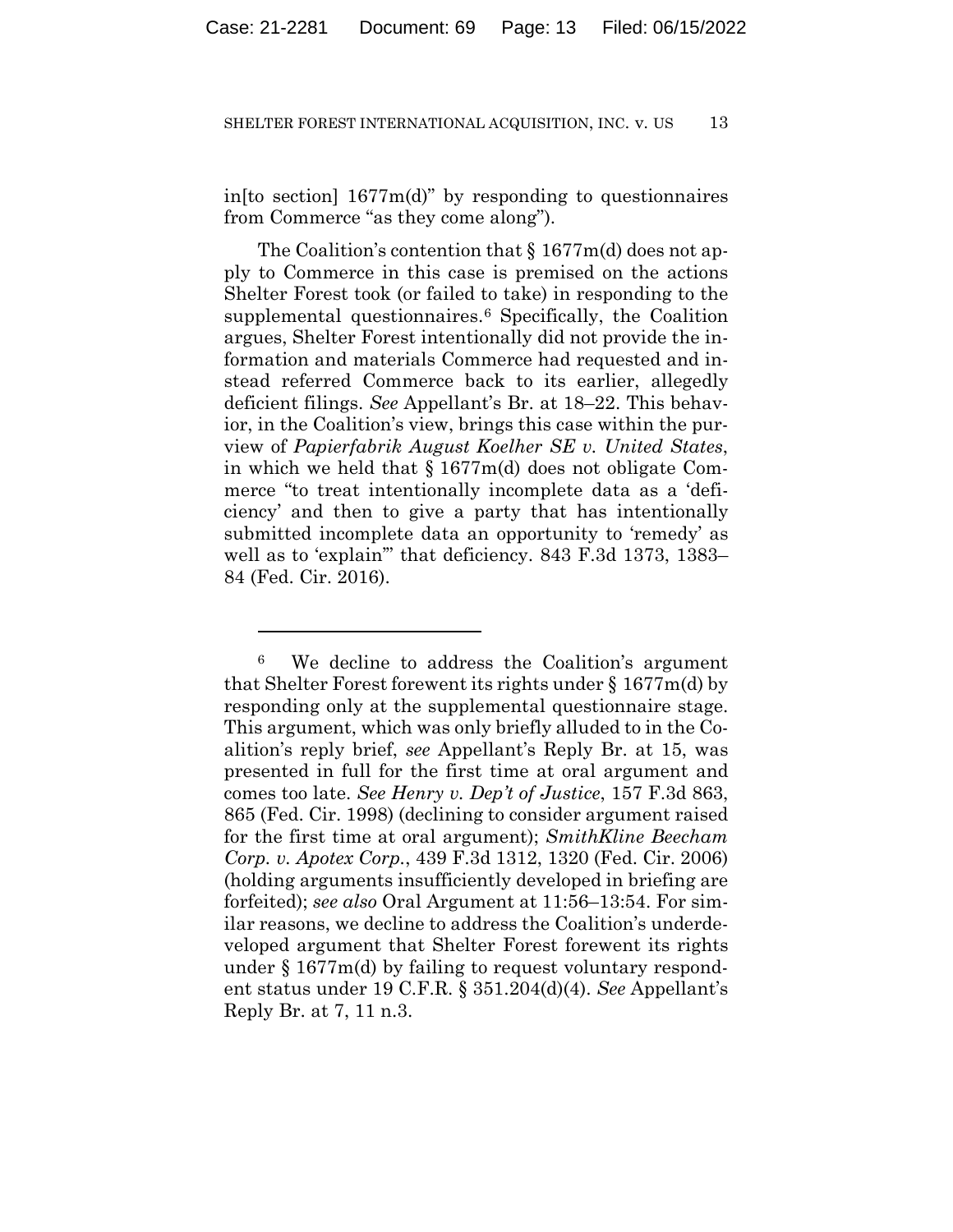This case, however, is not analogous to *Papierfabrik*. The "intentionally incomplete data" language from that case stems from the fact that the respondent there submitted fraudulent sales data to Commerce. *Id.* at 1383. The fraudulent nature of the respondent's previous submission formed the underlying rationale for our decision that § 1677m(d) did not apply, as that statutory provision "is readily understood not to apply to the situation [t]here, where [the respondent] *was already aware of and caused* the 'so-called deficiency.'" *Id.* at 1384 (emphasis added). Here, on the other hand, the Coalition does not allege that Shelter Forest submitted fraudulent information to Commerce.

The Coalition instead argues that Commerce had no duty under § 1677m(d) in this case because Shelter Forest, through counsel, had access to the information and materials contained in the exchanges between Commerce and the three mandatory respondents. Appellant's Br. at 20– 21. With those exchanges accessible, the Coalition contends Shelter Forest knew or should have known (1) that its previous submissions were deficient with respect to the glue criteria, and (2) the level of detail required to overcome that deficiency. *Id.* at 21–22. As such, in the Coalition's view, there was no need for Commerce to identify any deficiency in Shelter Forest's previous submissions or to provide Shelter Forest with an opportunity to remedy or explain such deficiency. *Id.* But the Coalition cites no authority supporting its position that Commerce is relieved of its statutory duty by a voluntary respondent's ability to puzzle out from the docket what information is deficient and what information would be sufficient.

Even if the Coalition's argument had merit, the particular facts of this case undermine it. First, based on the record before us, Shelter Forest had provided by the initial questionnaire stage more information and supporting documentation regarding the composition of its resin than the mandatory respondents. *Compare* J.A. 3639; J.A. 3800;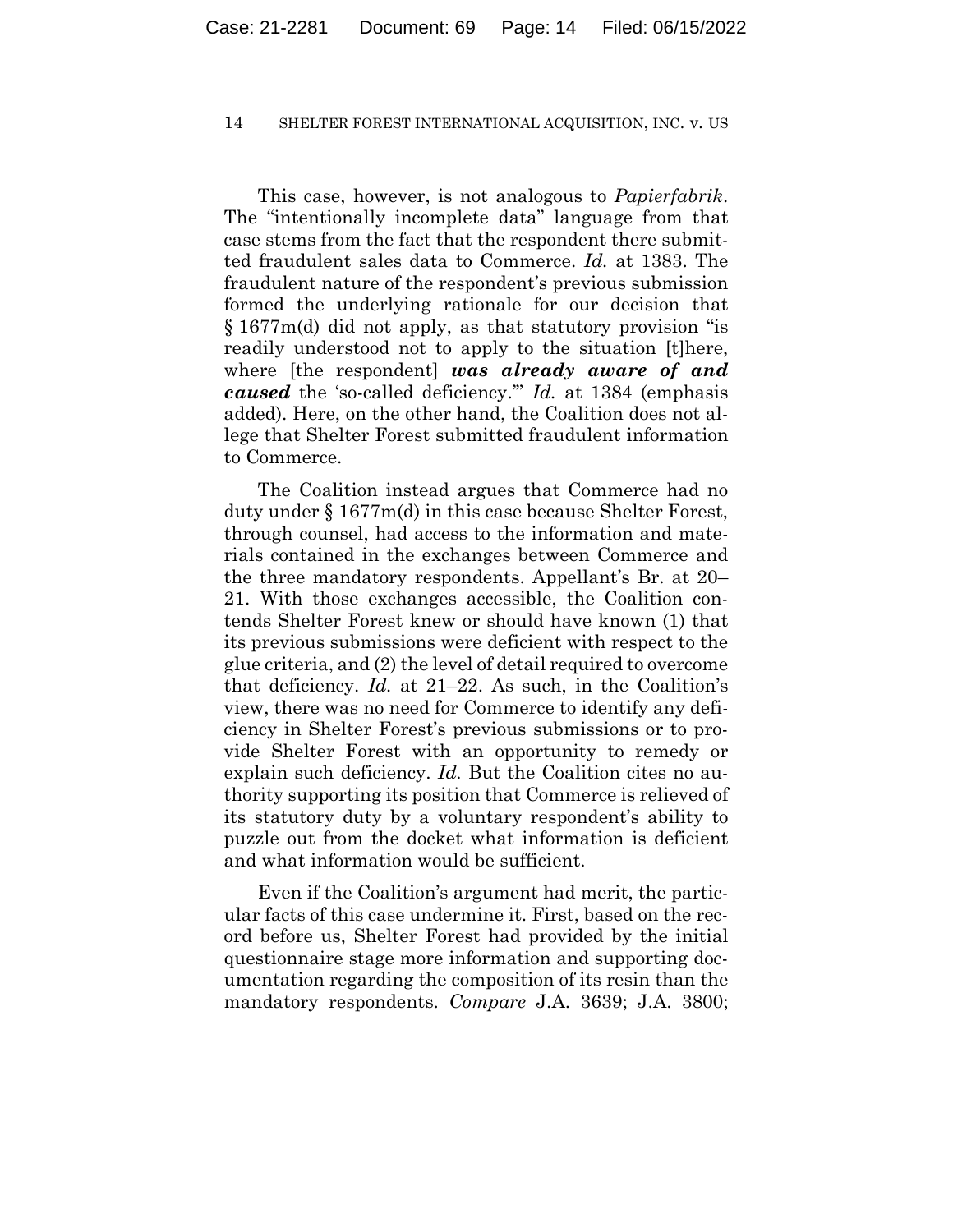J.A. 4042 (providing high-level summary of the mandatory respondents' respective resin compositions, with no citation or reference to supporting documentation), *and* J.A. 4005–16 (CARB compliance certifications from one of the mandatory respondents for merchandise using urea formaldehyde glue), *with, e.g.*, J.A. 895, 901–905; J.A. 1907– 1910 (Shelter Forest employee declarations), *and* J.A. 925– 26, 938–39, 941, 1484; J.A. 1915–16 (supporting documentation), *and* J.A. 1898–99, 1903–904 (October 11, 2018 Q&V Response). *See also* J.A. 4602–604, 4606, 4609–11 (directing Commerce to employee declarations and other materials previously submitted by Shelter Forest in July and October 2018). This undercuts the notion that Shelter Forest should have known that its own materials were deficient based on Commerce's reaction to what the mandatory respondents initially submitted. Second, Commerce did not appear to have a monolithic vision as to the type of information and materials needed to show the glue criteria was met, as evidenced by Commerce's decision not to request a percentage breakdown of the third mandatory respondent's resin composition. *Compare* J.A. 4250–52 (requesting third mandatory respondent explain how submitted documentation "demonstrates that the merchandise sold meets the definition of inquiry merchandise"), *with* J.A. 4236; J.A. 4245–46 (requesting other mandatory respondents "identify the percentage of each component listed used to formulate the glue" and provide supporting documentation). This undercuts the notion that Shelter Forest should have known how to remedy any deficiency in its own submissions based on Commerce's supplemental requests to the mandatory respondents. Finally, to the extent the Coalition's argument is one of harmless error, such argument fails: it is clear in this case that Commerce's decision not to abide by § 1677m(d) was not harmless.

For the reasons stated above, as the CIT properly concluded in *Shelter Forest I*, Commerce abused its discretion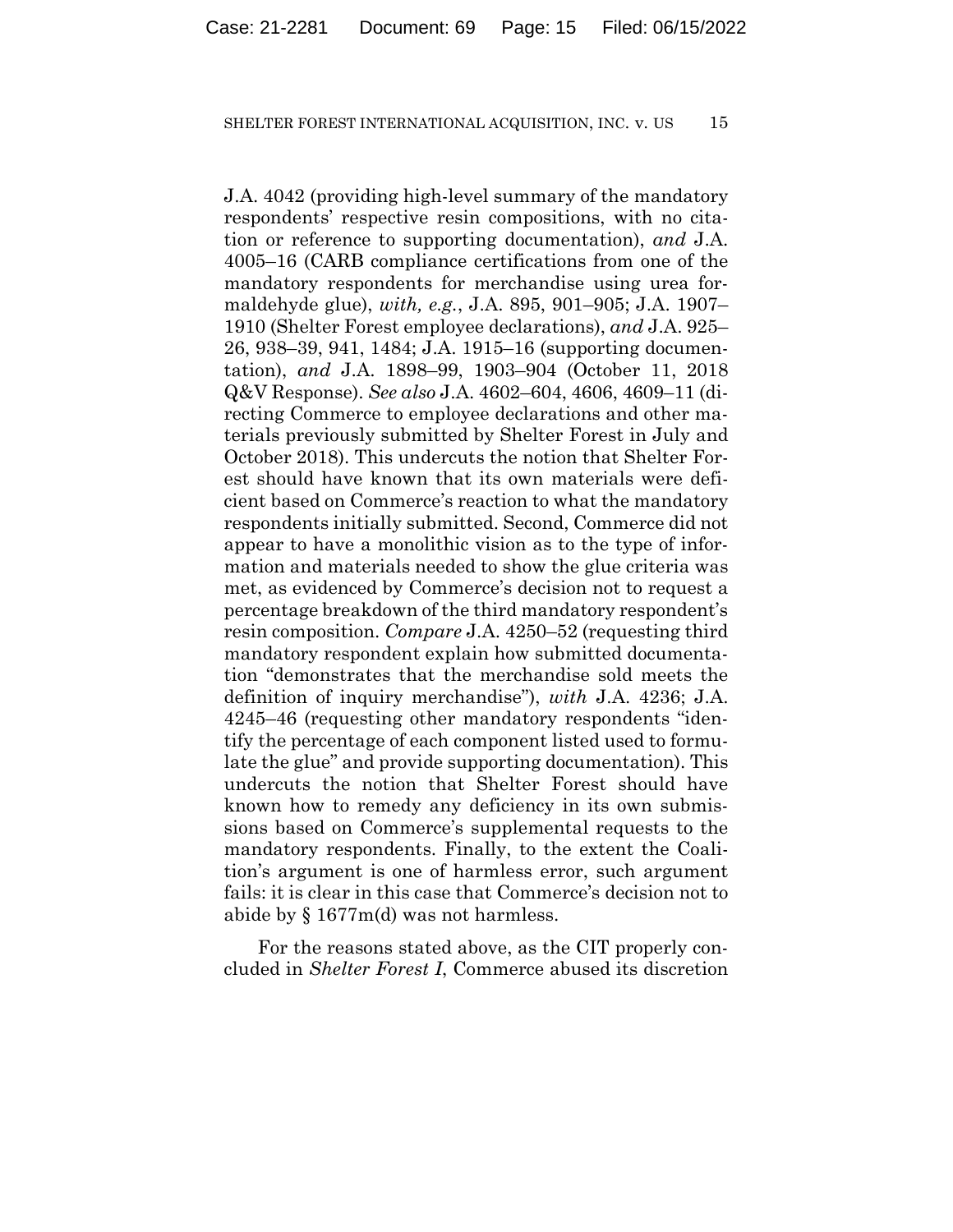in rejecting Shelter Forest's July 3, 2019 submission as untimely. *Shelter Forest I*, 497 F. Supp. 3d at 1400–401.

II

We conclude that substantial evidence supports Commerce's negative determination and reject the Coalition's attempts to cast doubt on the agency's conclusions.

Commerce sufficiently and reasonably explained the bases for its negative remand determination. In particular, Commerce relied on the materials Shelter Forest submitted demonstrating (1) the composition of its eZero glue, which Shelter Forest explained was later fortified with melamine for purposes of waterproofing, and (2) the use of the melamine-fortified eZero glue in the radiata pine, CARB-certified plywood Shelter Forest marketed and sold prior to December 8, 2016. Final Remand Determination at 11–14, 25–26. Substantial evidence supports these findings.

For instance, the record contains documentation from Shelter Forest regarding certain shipments of radiata pine, CARB-certified plywood merchandise, including documentation indicating that this merchandise uses Shelter Forest's eZero urea-formaldehyde glue. *See, e.g.*, J.A. 895, 901– 905; ; J.A. 925–26, 938–39, 941, 1484; J.A. 1898–99, 1903– 904, 1907–1910; J.A. 1915–16; J.A. 5729–33; J.A. 5745–47, 5750; J.A. 5757–59, 5764. The record also includes documentation of the eZero glue formula, which confirms that the eZero glue is majority urea formaldehyde, J.A. 5738– 39, as well as documentation explaining that melamine was added to the eZero glue for waterproofing purposes and that this addition occurs after the glue is already mixed, *see, e.g.*, J.A. 5877–80; J.A. 5892–93; J.A. 5902; J.A. 5933– 35.

Commerce also adequately addressed the issues raised by the Coalition, which the Coalition repeats on appeal. *See*  Final Remand Determination at 20–30. These arguments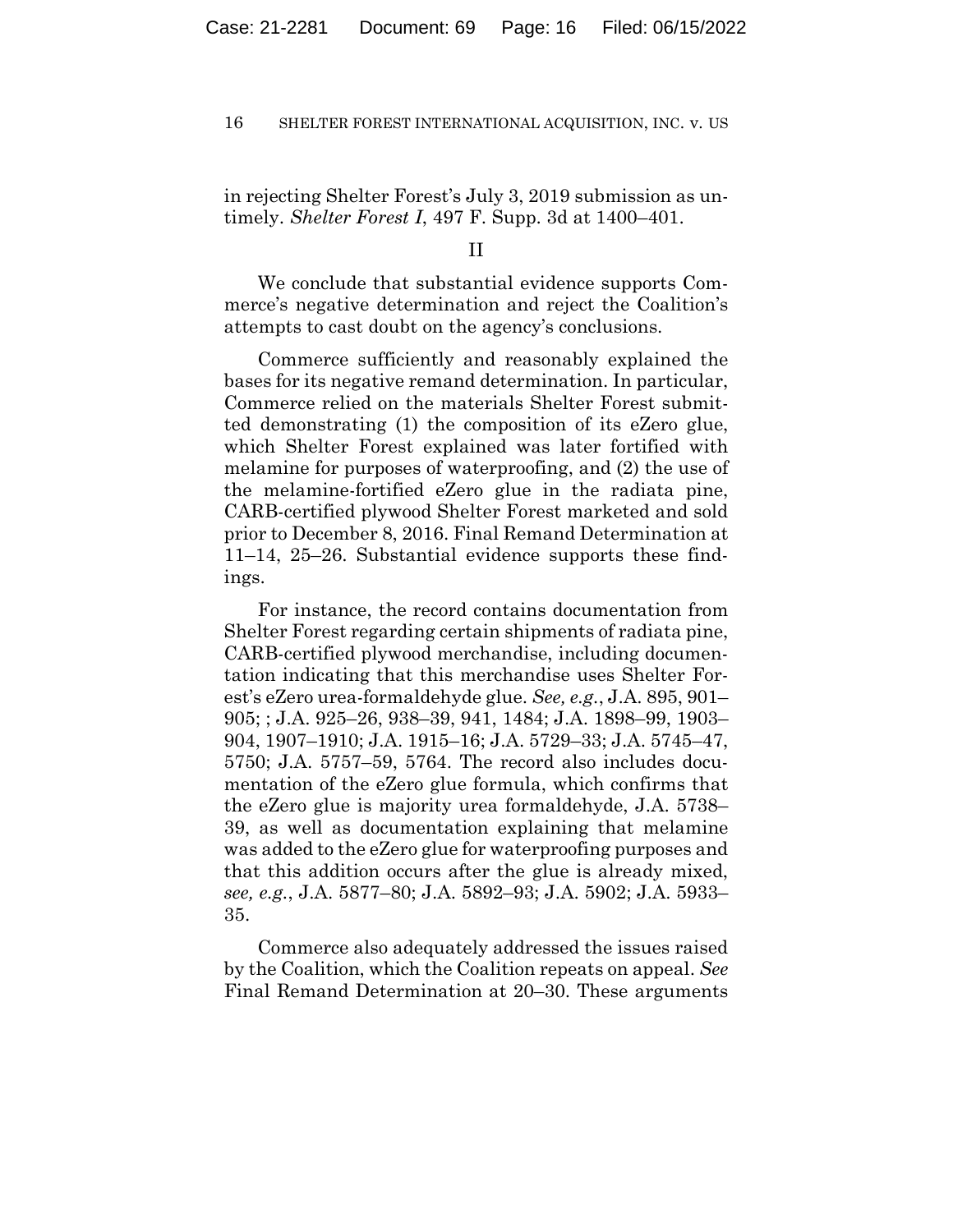are insufficient because, as both Commerce and the CIT explained, they do not undermine Commerce's factual findings or the evidence on which those findings rely, or because they are otherwise irrelevant to the ultimate question of whether Shelter Forest sold inquiry merchandise prior to December 8, 2016. *See Shelter Forest II*, 2021 WL 3082407, at \*5–6; Final Remand Determination at 20– 30.

For example, the Coalition points out that the eZero glue recipe does not refer to melamine. Appellant's Reply Br. at 22. The Coalition also alleges that Shelter Forest's documentation contains "inconsistent and contradictory information" regarding how much melamine was added to the eZero glue; whether melamine-fortified eZero glue is waterproof or not; and whether the waterproof plywood merchandise sold by Shelter Forest used eZero glue, which itself is not waterproof. Appellant's Br. at 27–29, 31; Appellant's Reply Br. at 21–22, 26, 28. But Commerce's definition of inquiry merchandise—the exact definition the Coalition proposed, *see Shelter Forest II*, 2021 WL 3082407, at \*3 n.5—says nothing about the presence (or absence) of melamine in the resin, the degree to which the resin is waterproof, or the degree to which the merchandise itself is waterproof. Thus, the alleged discrepancies the Coalition identifies are irrelevant and do not detract from the substantial evidence supporting Commerce's negative determination. Even so, these alleged inconsistencies are resolved by Shelter Forest's explanation that melamine was added after the eZero glue is already mixed, *see, e.g.*, J.A. 5877–80; J.A. 5892–93; J.A. 5902; J.A. 5933–35, and by evidence in the record implying a direct relationship between the amount of melamine added and the degree to which the melamine-fortified glue (and thus the plywood merchandise) is waterproof, *see, e.g.*, J.A. 938; J.A. 1692; J.A. 1908; J.A. 1915; J.A. 5876–77; J.A. 5892; J.A. 5935.

For the reasons stated above, Commerce's determination that Shelter Forest sold inquiry merchandise prior to